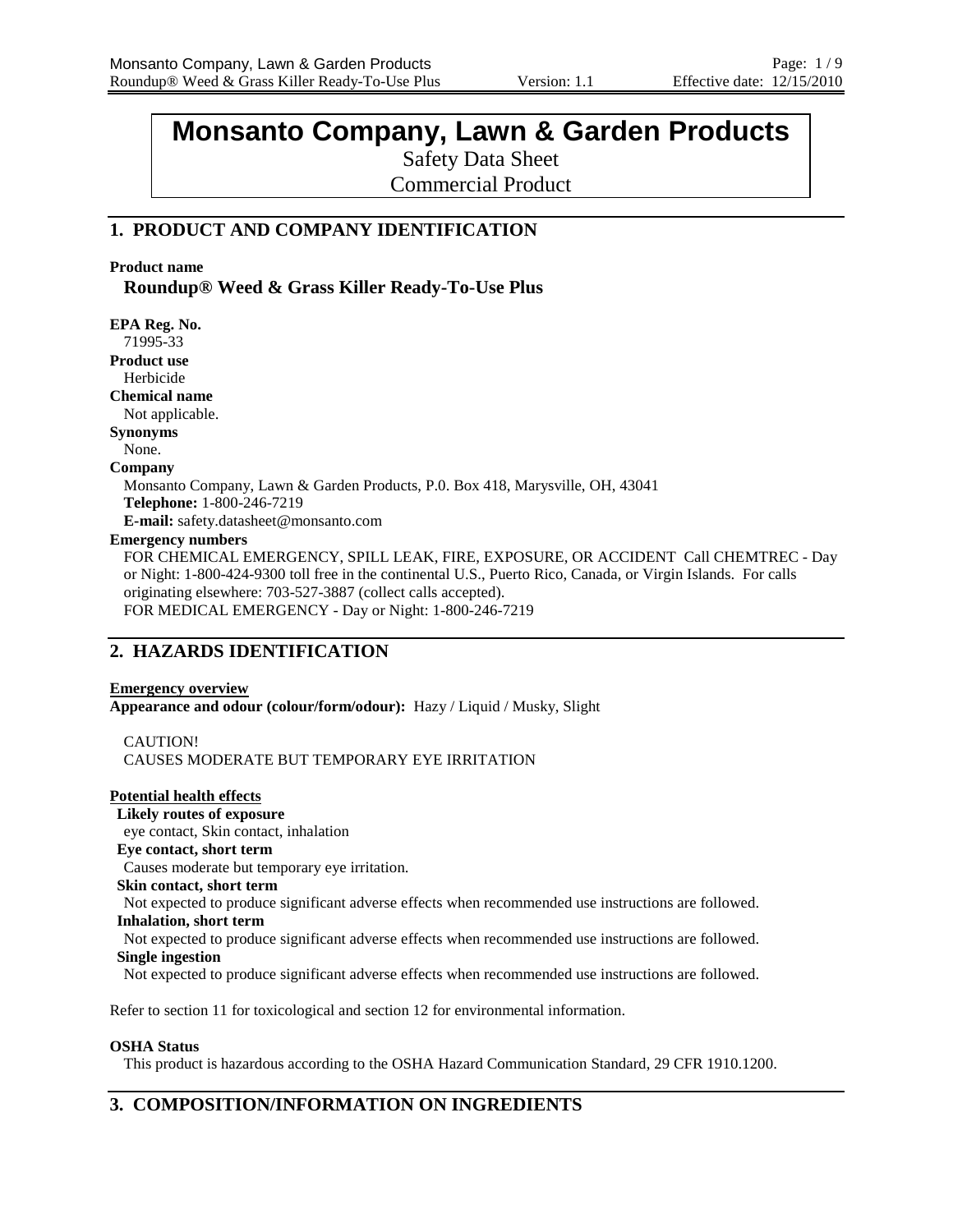## **Active ingredient**

Isopropylamine salt of N-(phosphonomethyl)glycine; {Isopropylamine salt of glyphosate} Nonanoic and related fatty acids; {Pelargonic and related fatty acids}

#### **Composition**

| <b>COMPONENT</b>                        | CAS No.        | % by weight (approximate) |
|-----------------------------------------|----------------|---------------------------|
| Isopropylamine salt of glyphosate       | 38641-94-0     |                           |
| Pelargonic and related fatty acids      | $112 - 05 - 0$ |                           |
| Water and minor formulating ingredients |                | 96                        |

The specific chemical identity is being withheld because it is trade secret information of Monsanto Company.

# **4. FIRST AID MEASURES**

Use personal protection recommended in section 8.

## **Eye contact**

If in eyes, hold eye open and rinse slowly and gently for 15-20 minutes. Remove contact lenses, if present, after first 5 minutes, then continue rinsing. Call a poison control center or doctor for treatment advice.

## **Skin contact**

Take off contaminated clothing. Rinse skin immediately with plenty of water for 15-20 minutes. Call a poison control center or doctor for treatment advice.

## **Inhalation**

If inhaled, move person to fresh air. If person is not breathing, call emergency number or ambulance, then give artificial respiration, preferably mouth-to-mouth, if possible. Call a poison control center or doctor for treatment advice.

## **Ingestion**

Call poison control center or doctor immediately for treatment advice. Have person sip a glass of water if able to swallow. Do not induce vomiting unless told to do so by the poison center or doctor. Do not give anything by mouth to an unconscious person.

## **Advice to doctors**

This product is not an inhibitor of cholinesterase.

## **Antidote**

Treatment with atropine and oximes is not indicated.

# **5. FIRE-FIGHTING MEASURES**

## **Flash point**

Does not flash.

## **Extinguishing media**

Recommended: Water, foam, dry chemical, carbon dioxide (CO2)

## **Unusual fire and explosion hazards**

Minimise use of water to prevent environmental contamination. Environmental precautions: see section 6.

## **Hazardous products of combustion**

Carbon monoxide (CO), phosphorus oxides (PxOy), nitrogen oxides (NOx)

## **Fire fighting equipment**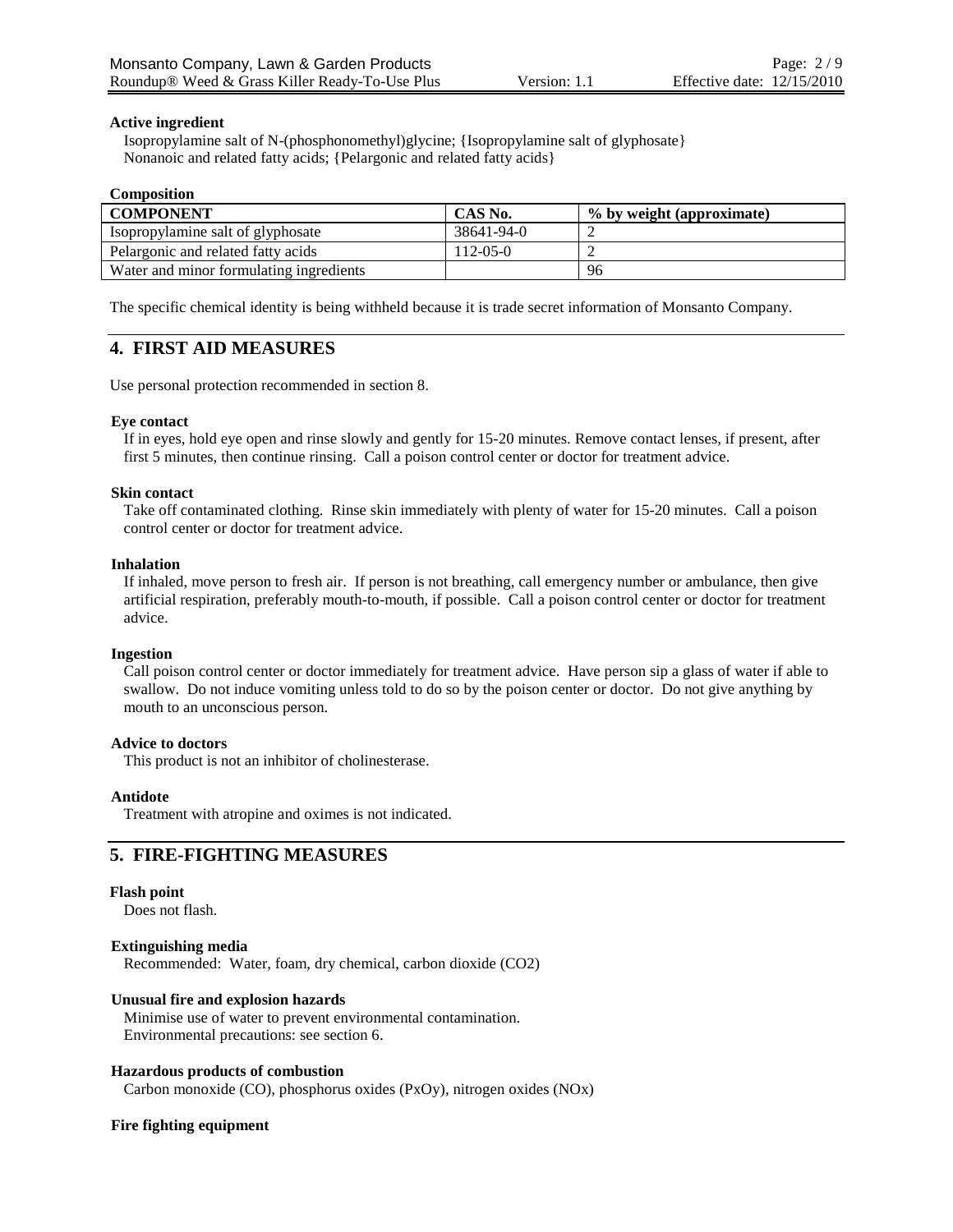Self-contained breathing apparatus. Equipment should be thoroughly decontaminated after use.

# **6. ACCIDENTAL RELEASE MEASURES**

## **Environmental precautions**

SMALL QUANTITIES: Low environmental hazard. LARGE QUANTITIES: Minimise spread. Keep out of drains, sewers, ditches and water ways.

## **Methods for cleaning up**

SMALL QUANTITIES: Flush spill area with water. LARGE QUANTITIES: Absorb in earth, sand or absorbent material. Absorb only in non-combustible material. Dig up heavily contaminated soil. Refer to section 7 for types of containers. Collect in containers for disposal. Flush residues with small quantities of water. Minimise use of water to prevent environmental contamination.

Refer to section 13 for disposal of spilled material. Use handling recommendations in Section 7 and personal protection recommendations in Section 8.

# **7. HANDLING AND STORAGE**

Good industrial practice in housekeeping and personal hygiene should be followed.

## **Handling**

Avoid contact with eyes.

Avoid breathing vapour or mist.

When using do not eat, drink or smoke.

Wash hands thoroughly after handling or contact.

Wash contaminated clothing before re-use.

Thoroughly clean equipment after use.

Do not contaminate drains, sewers and water ways when disposing of equipment rinse water.

Refer to section 13 of the safety data sheet for disposal of rinse water.

Emptied containers retain vapour and product residue.

FOLLOW LABELLED WARNINGS EVEN AFTER CONTAINER IS EMPTIED.

## **Storage**

Compatible materials for storage: stainless steel, glass lining, fibreglass, aluminium, plastic Incompatible materials for storage: galvanised steel, unlined mild steel, see section 10.

Keep out of reach of children.

Keep away from food, drink and animal feed.

Keep only in the original container.

Keep container tightly closed in a cool, well-ventilated place.

Partial crystallization may occur on prolonged storage below the minimum storage temperature. If frozen, place in warm room and shake frequently to put back into solution.

# **8. EXPOSURE CONTROLS/PERSONAL PROTECTION**

**Airborne exposure limits**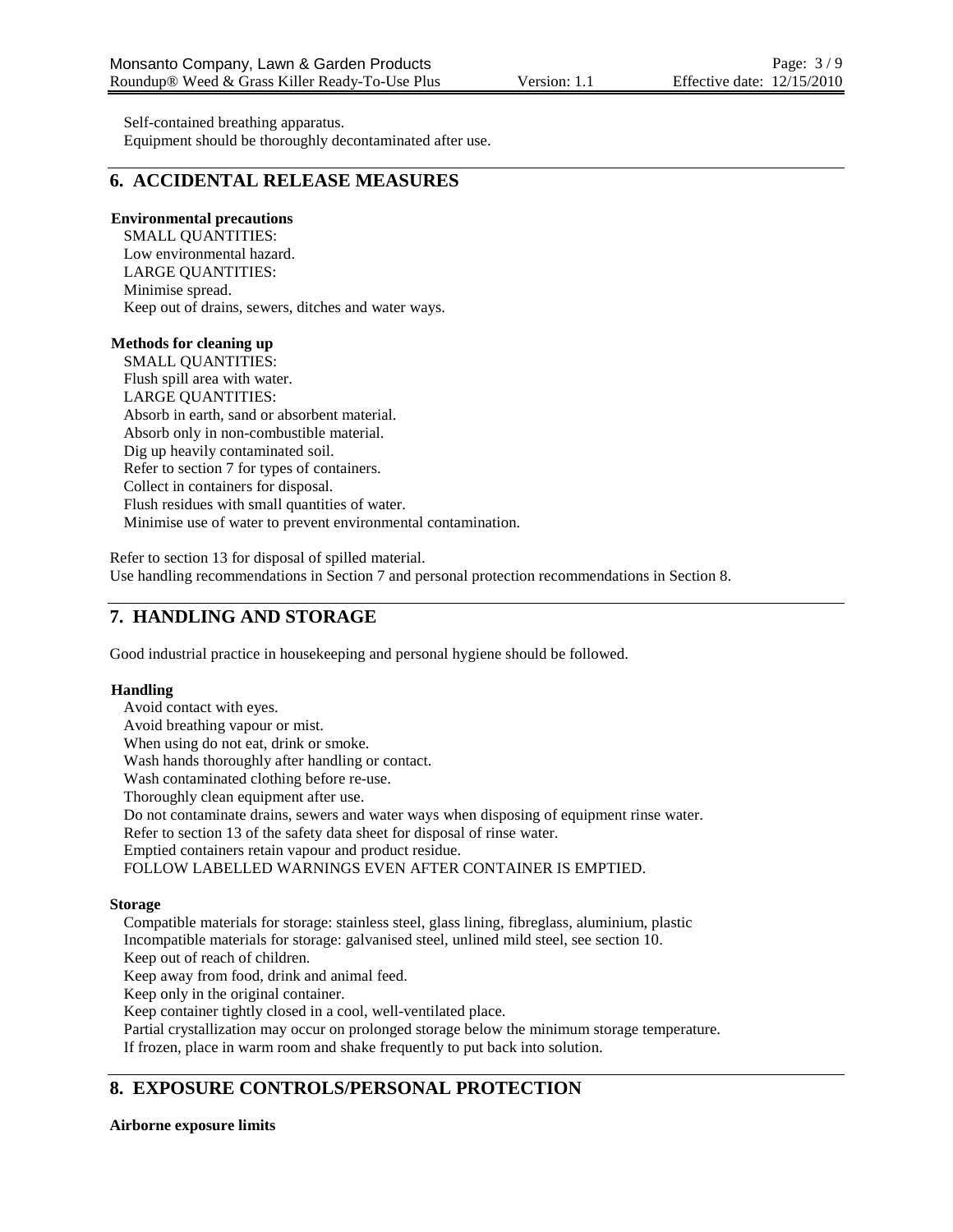| <b>Components</b>                          | <b>Exposure Guidelines</b>                                    |  |  |
|--------------------------------------------|---------------------------------------------------------------|--|--|
| Isopropylamine salt of glyphosate          | No specific occupational exposure limit has been established. |  |  |
| Pelargonic and related fatty acids         | No specific occupational exposure limit has been established. |  |  |
| Water and minor formulating<br>ingredients | No specific occupational exposure limit has been established. |  |  |

# **Engineering controls**

No special requirement when used as recommended.

If airborne exposure is excessive:

Provide adequate ventilation to keep airborne concentration below exposure limits.

# **Eye protection**

If there is significant potential for contact: Wear chemical goggles.

# **Skin protection**

No special requirement when used as recommended.

# **Respiratory protection**

No special requirement when used as recommended.

When recommended, consult manufacturer of personal protective equipment for the appropriate type of equipment for a given application.

# **9. PHYSICAL AND CHEMICAL PROPERTIES**

These physical data are typical values based on material tested but may vary from sample to sample. Typical values should not be construed as a guaranteed analysis of any specific lot or as specifications for the product.

| Colour/colour range:                            | Hazy                                         |
|-------------------------------------------------|----------------------------------------------|
| Odour:                                          | Musky, Slight                                |
| Form:                                           | Liquid                                       |
| Physical form changes (melting, boiling, etc.): |                                              |
| Melting point:                                  | Not applicable.                              |
| Boiling point:                                  | No data.                                     |
| Flash point:                                    | Does not flash.                              |
| <b>Explosive properties:</b>                    | No explosive properties                      |
| Auto ignition temperature:                      | No data.                                     |
| Specific gravity:                               | 1.0252 @ 20 °C / 15.6 °C                     |
| Vapour pressure:                                | No significant volatility; aqueous solution. |
| Vapour density:                                 | Not applicable.                              |
| Evaporation rate:                               | No data.                                     |
| Dynamic viscosity:                              | No data.                                     |
| Kinematic viscosity:                            | No data.                                     |
| Density:                                        | 1.0252 g/cm3 @ 20 $^{\circ}$ C               |
| Solubility:                                     | Water: Completely miscible.                  |
| pH:                                             | 7.4                                          |
| Partition coefficient:                          | log Pow: -3.2 @ 25 $\degree$ C (glyphosate)  |
| Partition coefficient:                          | log Pow: 3.42 (pelargonic acid)              |

# **10. STABILITY AND REACTIVITY**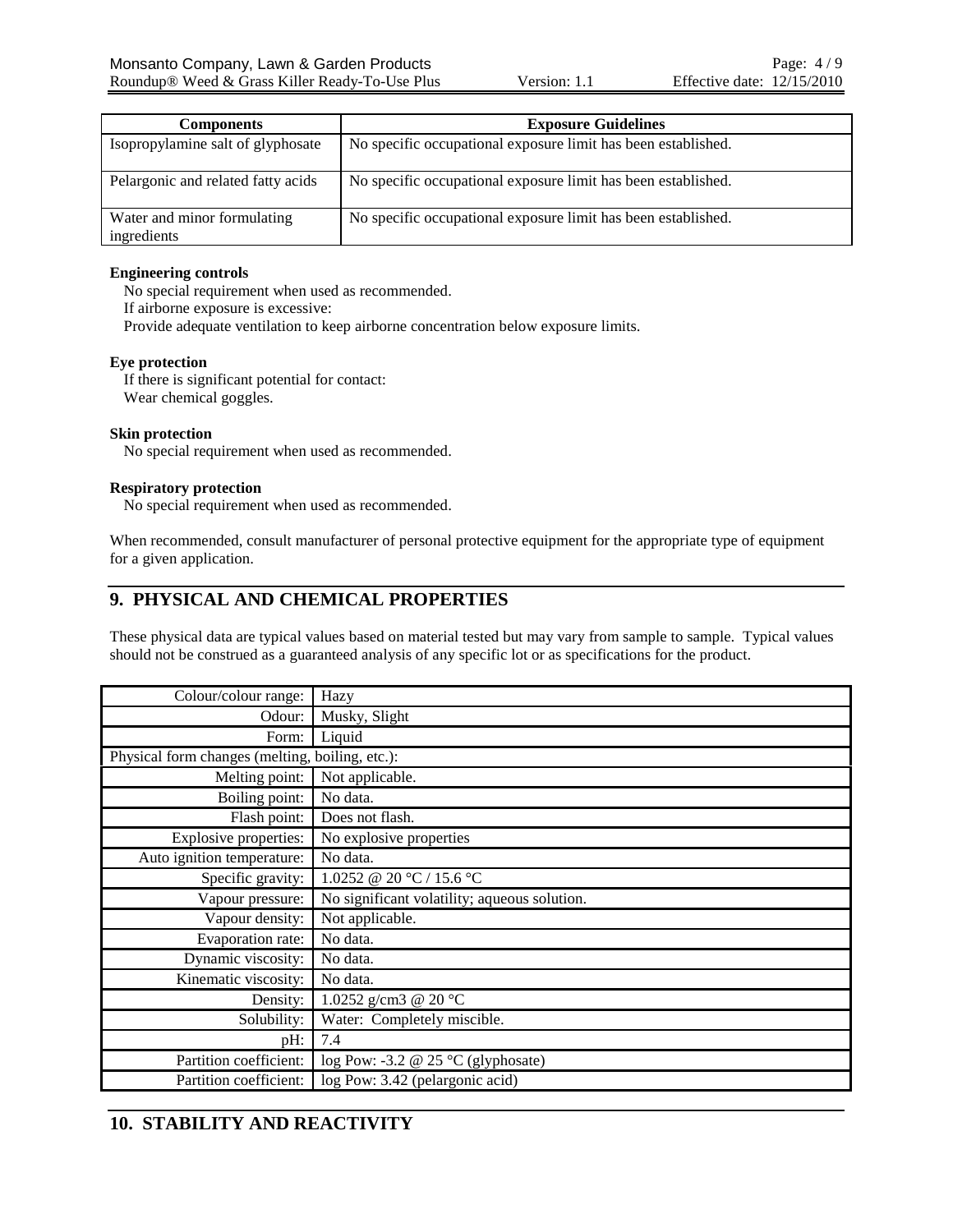## **Stability**

Stable under normal conditions of handling and storage.

## **Oxidizing properties**

No data.

## **Materials to avoid/Reactivity**

Reacts with galvanised steel or unlined mild steel to produce hydrogen, a highly flammable gas that could explode.

## **Hazardous decomposition**

Thermal decomposition: Hazardous products of combustion: see section 5.

## **Self-accelerating decomposition temperature (SADT)**

No data.

# **11. TOXICOLOGICAL INFORMATION**

This section is intended for use by toxicologists and other health professionals.

Data obtained on similar products and on components are summarized below.

## **Similar formulation**

# **Acute oral toxicity**

**Rat, female, LD50 (limit test)**: > 5,000 mg/kg body weight

Practically non-toxic.

FIFRA category IV. No mortality.

**Acute dermal toxicity**

**Rat, LD50**: > 5,000 mg/kg body weight Practically non-toxic. FIFRA category IV. No mortality.

# **Acute inhalation toxicity**

**Rat, LC50, 4 hours, aerosol**: > 2.87 mg/L Practically non-toxic.

FIFRA category IV.

No 4-hr LC50 at the maximum tested concentration. For purposes of the inhalation test, product was artificially aerosolized. Since this material will not become aerosolized to a hazardous concentration during transport, it is classified as non-hazardous under the transportation regulations in accordance with 2.6.2.2.4.7(b) and (c) of the UN Recommendations on the Transport of Dangerous Goods.

# **Skin sensitization**

**Guinea pig, 3-induction Buehler test**: Positive incidence: 0 %

## **Similar formulation**

## **Skin irritation**

**Rabbit, 3 animals, OECD 404 test**: Days to heal: 3 Primary Irritation Index (PII): 0.8/8.0 Slight irritation. FIFRA category IV.

**Eye irritation**

**Rabbit, 3 animals, OECD 405 test**: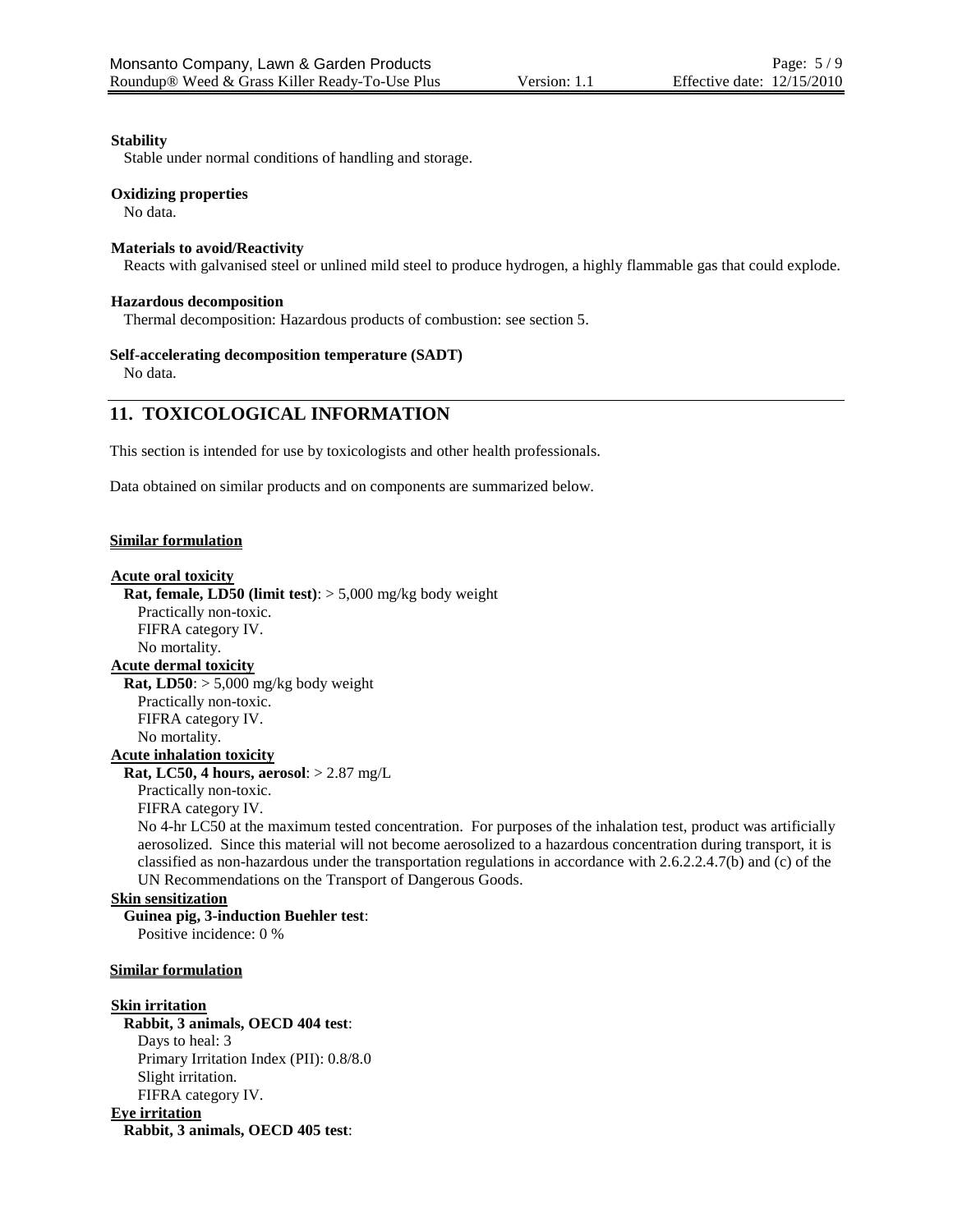Days to heal: 10 Moderate irritation. FIFRA category III. **N-(phosphonomethyl)glycine; { glyphosate} Mutagenicity In vitro and in vivo mutagenicity test(s)**: Not mutagenic. **Repeated dose toxicity Rabbit, dermal, 21 days**: NOAEL toxicity: > 5,000 mg/kg body weight/day Target organs/systems: none Other effects: none **Rat, oral, 3 months**: NOAEL toxicity: > 20,000 mg/kg diet Target organs/systems: none Other effects: none **Chronic effects/carcinogenicity Mouse, oral, 24 months**: NOAEL toxicity: ~ 5,000 mg/kg diet Target organs/systems: liver Other effects: decrease of body weight gain, histopathologic effects NOEL tumour: > 30,000 mg/kg diet Tumours: none **Rat, oral, 24 months**: NOAEL toxicity:  $\sim 8,000$  mg/kg diet Target organs/systems: eyes Other effects: decrease of body weight gain, histopathologic effects NOEL tumour: > 20,000 mg/kg diet Tumours: none **Toxicity to reproduction/fertility Rat, oral, 2 generations**: NOAEL toxicity: 10,000 mg/kg diet NOAEL reproduction: > 30,000 mg/kg diet Target organs/systems in parents: none Other effects in parents: decrease of body weight gain Target organs/systems in pups: none Other effects in pups: decrease of body weight gain Effects on offspring only observed with maternal toxicity. **Developmental toxicity/teratogenicity Rat, oral, 6 - 19 days of gestation**: NOAEL toxicity: 1,000 mg/kg body weight NOAEL development: 1,000 mg/kg body weight Other effects in mother animal: decrease of body weight gain, decrease of survival Developmental effects: weight loss, post-implantation loss, delayed ossification Effects on offspring only observed with maternal toxicity. **Rabbit, oral, 6 - 27 days of gestation**: NOAEL toxicity: 175 mg/kg body weight NOAEL development: 175 mg/kg body weight Target organs/systems in mother animal: none Other effects in mother animal: decrease of survival Developmental effects: none

## **Pelargonic and related fatty acids**

**Repeated dose toxicity**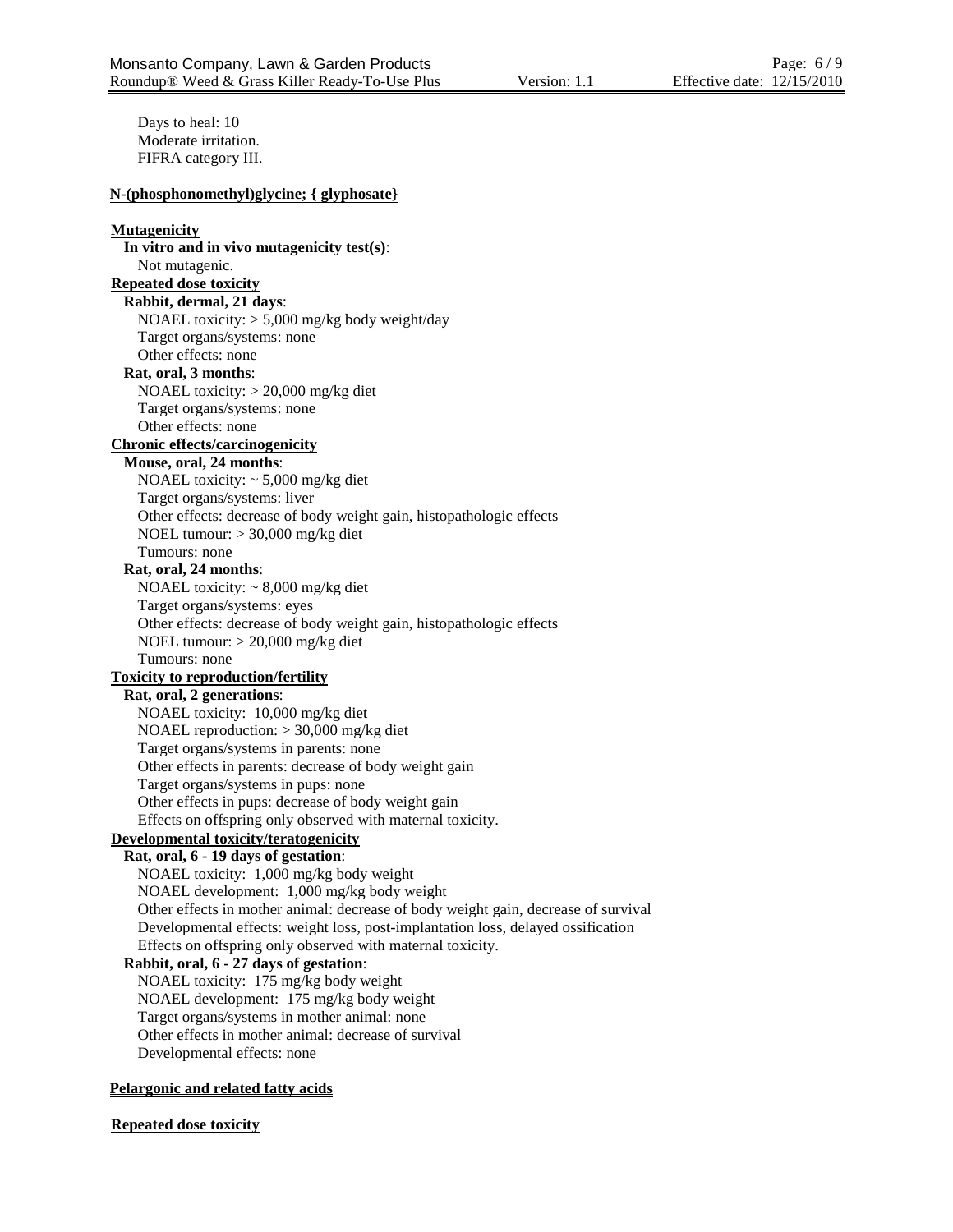# **Rat, oral, 4 weeks**:

Dosage: 2,090 mg/kg body weight/day Target organs/systems: none Other effects: none

# **12. ECOLOGICAL INFORMATION**

This section is intended for use by ecotoxicologists and other environmental specialists.

Data obtained on similar products and on components are summarized below.

# **Similar formulation**

| <b>Aquatic toxicity, fish</b>                                                                   |
|-------------------------------------------------------------------------------------------------|
| Rainbow trout (Oncorhynchus mykiss):                                                            |
| Acute toxicity, 96 hours, static, LC50: 98 mg/L                                                 |
| Slightly toxic.                                                                                 |
| <b>Aquatic toxicity, invertebrates</b>                                                          |
| Water flea (Daphnia magna):                                                                     |
| Acute toxicity, 48 hours, static, EC50: 115 mg/L                                                |
| Practically non-toxic.                                                                          |
| <b>Aquatic toxicity, algae/aquatic plants</b>                                                   |
| Green algae (Pseudokirchneriella subcapitata):                                                  |
| Acute toxicity, 72 hours, static, EC50: 51 mg/L                                                 |
| Slightly toxic.                                                                                 |
| Duckweed (Lemna gibba):                                                                         |
| Acute toxicity, 7 days, static, EC50 (frond number): 152 mg/L                                   |
| Practically non-toxic.                                                                          |
| <b>Arthropod toxicity</b>                                                                       |
| Honey bee (Apis mellifera):                                                                     |
| Oral, 48 hours, LD50: > 7,841 µg/bee                                                            |
| Honey bee (Apis mellifera):                                                                     |
| Contact, 48 hours, $LD50$ : > 1,078 µg/bee                                                      |
| Soil organism toxicity, invertebrates                                                           |
| Earthworm (Eisenia foetida):                                                                    |
| Acute toxicity, 14 days, LC50: > 10,000 mg/kg dry soil                                          |
| Practically non-toxic.                                                                          |
| Soil organism toxicity, microorganisms                                                          |
| Nitrogen and carbon transformation test:                                                        |
| 388 L/ha, 28 days: Less than 25% effect on nitrogen or carbon transformation processes in soil. |
| N-(phosphonomethyl)glycine; { glyphosate}                                                       |
| <b>Avian toxicity</b>                                                                           |
| <b>Bobwhite quail (Colinus virginianus):</b>                                                    |
| Dietary toxicity, 5 days, $LC50$ : > 4,640 mg/kg diet                                           |
| No more than slightly toxic.                                                                    |
| Mallard duck (Anas platyrhynchos):                                                              |
| Dietary toxicity, 5 days, $LC50$ : > 4,640 mg/kg diet                                           |
| No more than slightly toxic.                                                                    |
| <b>Bobwhite quail (Colinus virginianus):</b>                                                    |
| Acute oral toxicity, single dose, $LD50$ : > 3,851 mg/kg body weight                            |
| Practically non-toxic.                                                                          |
| <b>Bioaccumulation</b>                                                                          |
| <b>Bluegill sunfish (Lepomis macrochirus):</b>                                                  |
| Whole fish: $BCF: < 1$                                                                          |
|                                                                                                 |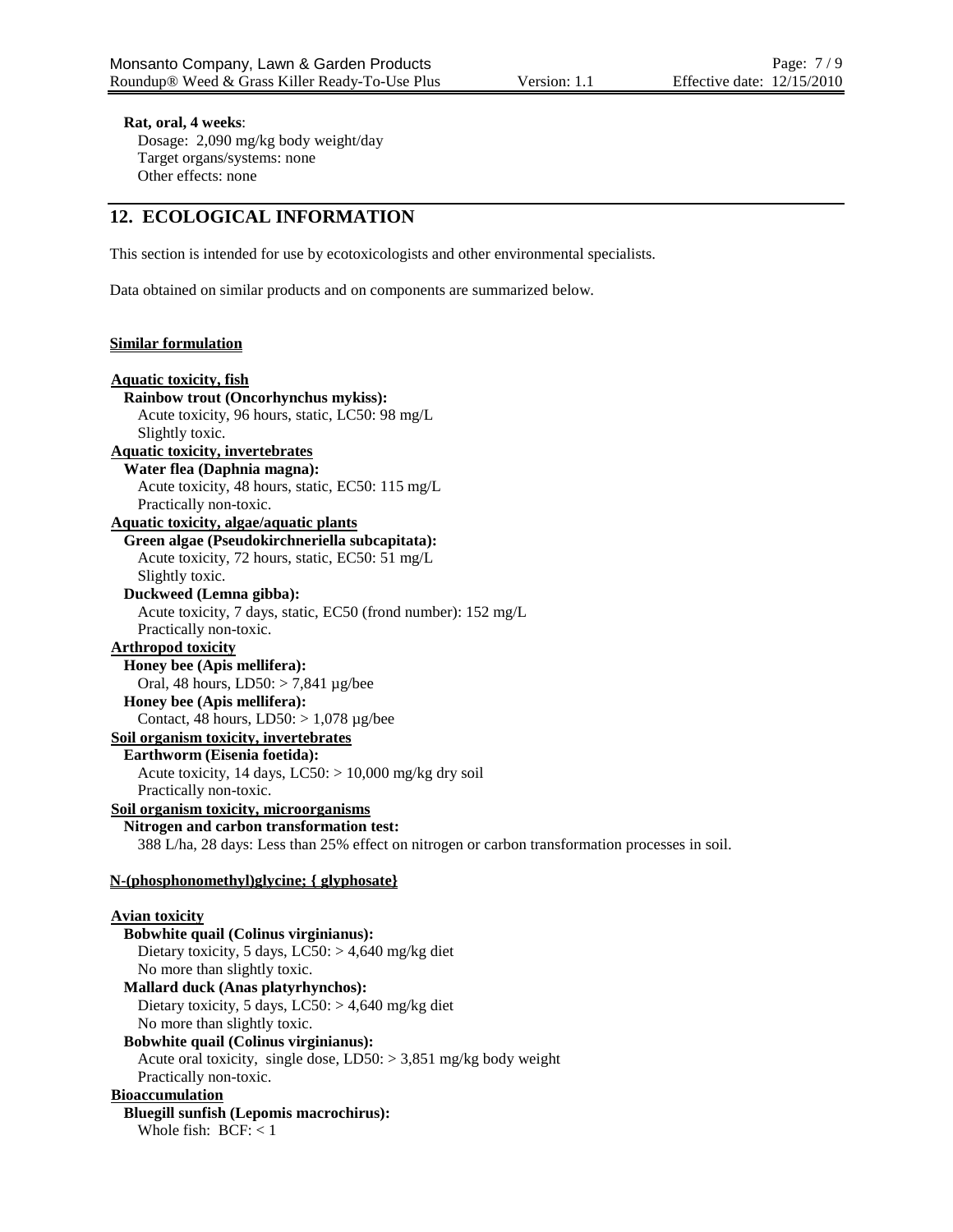No significant bioaccumulation is expected. **Dissipation Soil, field:** Half life: 2 - 174 days Koc: 884 - 60,000 L/kg Adsorbs strongly to soil. **Water, aerobic:** Half life: < 7 days

# **13. DISPOSAL CONSIDERATIONS**

## **Product**

Keep out of drains, sewers, ditches and water ways. Recycle if appropriate facilities/equipment available. Burn in proper incinerator. Follow all local/regional/national/international regulations.

# **Container**

See the individual container label for disposal information. Emptied containers retain vapour and product residue. Observe all labelled safeguards until container is cleaned, reconditioned or destroyed. Empty packaging completely. Triple or pressure rinse empty containers. Do NOT contaminate water when disposing of rinse waters. Ensure packaging cannot be reused. Do NOT re-use containers. Store for collection by approved waste disposal service. Recycle if appropriate facilities/equipment available. Follow all local/regional/national/international regulations.

Use handling recommendations in Section 7 and personal protection recommendations in Section 8.

# **14. TRANSPORT INFORMATION**

The data provided in this section is for information only. Please apply the appropriate regulations to properly classify your shipment for transportation.

Not hazardous under the applicable DOT, ICAO/IATA, IMO, TDG and Mexican regulations.

# **15. REGULATORY INFORMATION**

# **TSCA Inventory**

Exempt

**OSHA Hazardous Components** Pelargonic and related fatty acids

# **SARA Title III Rules**

Section 311/312 Hazard Categories Immediate Section 302 Extremely Hazardous Substances Not applicable. Section 313 Toxic Chemical(s) Not applicable.